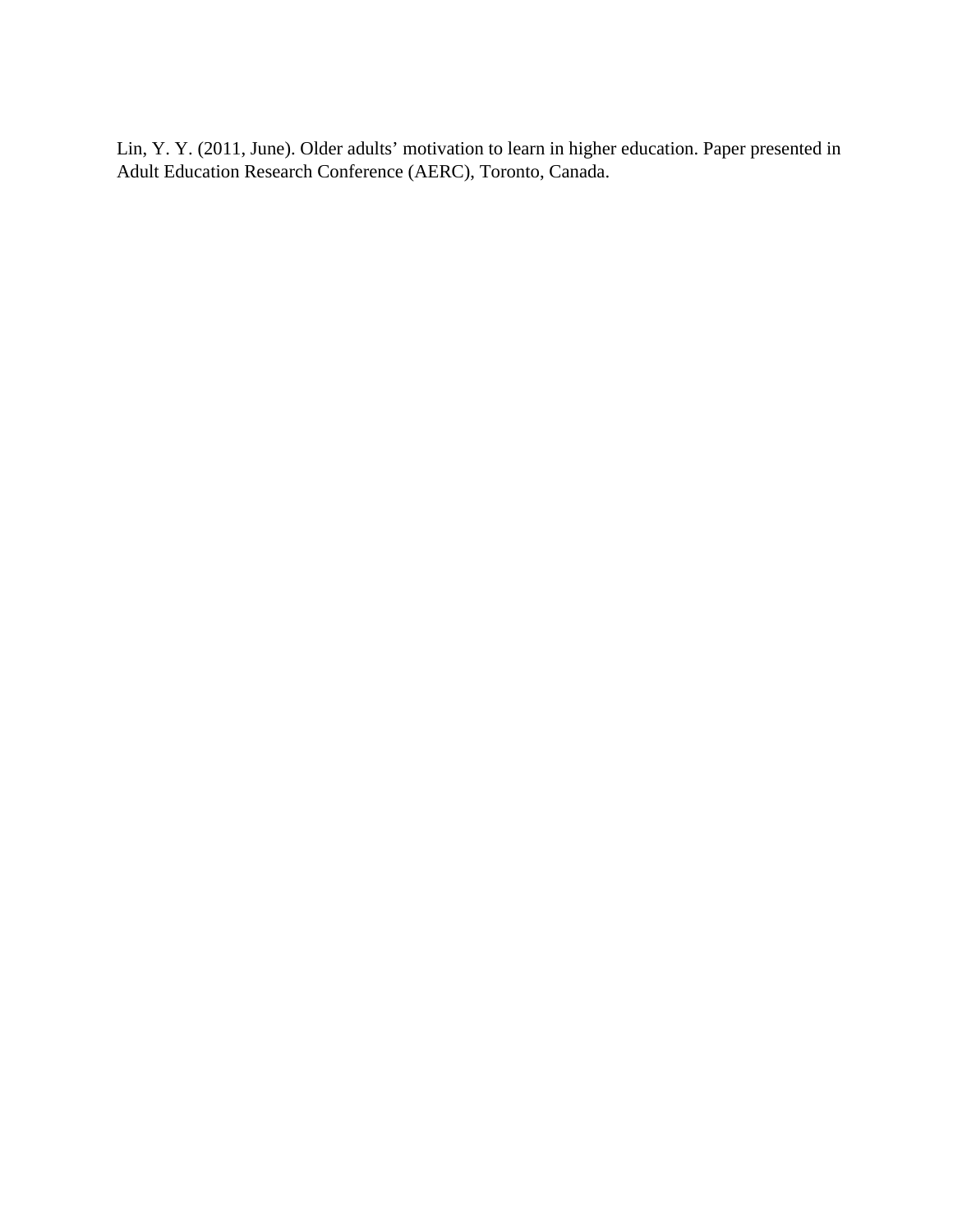# **Older Adults' Motivation to Learn in Higher Education**

Yi-Yin Nkp" University of Georgia

Keywords: older adults, motivation to learn, higher education, educational gerontology

**Abstract:** A limited amount of literature has discussed older adults in formal education, especially their motivations to learn in higher education. This study aims to understand older adults' learning in the context of higher education. Specifically, this study argues that higher education can function as a stimulating learning environment that helps older adults meet their late-life development needs and can lead them toward a meaningful and positive aging experience.

#### **Introduction**

 The number of older adults is increasing dramatically around the world. The proportion of people age 60 and over is growing faster than any other age group (United Nations, 2010). Due to this trend, learning has become an important pathway to improve older adults' quality of life in many countries. Numerous studies show that older adults are increasingly engaged in both formal and informal educational programs (Danner, Danner, & Kuder,1993; Pearce, 1991). Specifically, there has been a recent increase in the number of older adults enrolled in higher education The date from American Council on Education show that half of the college-going adults age 50 and older attend community colleges, but only 33 percent of students under the age of 25 attend community colleges (American Council on Education [ACE], 2007, 2008).

However, with the increasing number of older adults entering higher education, a limited amount of literature has discussed older adults in formal education, especially older adults' motivation to learn in higher education (Mulenga & Liang, 2008; Little, 1995). Therefore, this study aims to understand older adults' learning in the context of higher education; specifically, what are older adults' motivations in the context of higher education and what are the difficulties they face in the university classroom. Most important, the researcher argued that higher education can function as a stimulating learning environment that helps older adults meet their late-life development needs and can lead them toward a meaningful and positive aging experience.

## **Psychosocial Development of Older Adults**

Theories of adult development attempt to predict both changes and stability. Particularly, some theories of psychosocial development show the tendency of older adults' motivation is toward positive and growth. For example, Carl G. Jung (1933) stated that old age is the period when the elderly withdraw themselves from the outside world and focus on themselves. Additionally, he believed that people are meant to progress in a positive direction and not just adapt.

Of particular importance to this research is Erick Erickson's (1986) last two stages of adult development. Generativity is to concern for the next generation, going beyond love for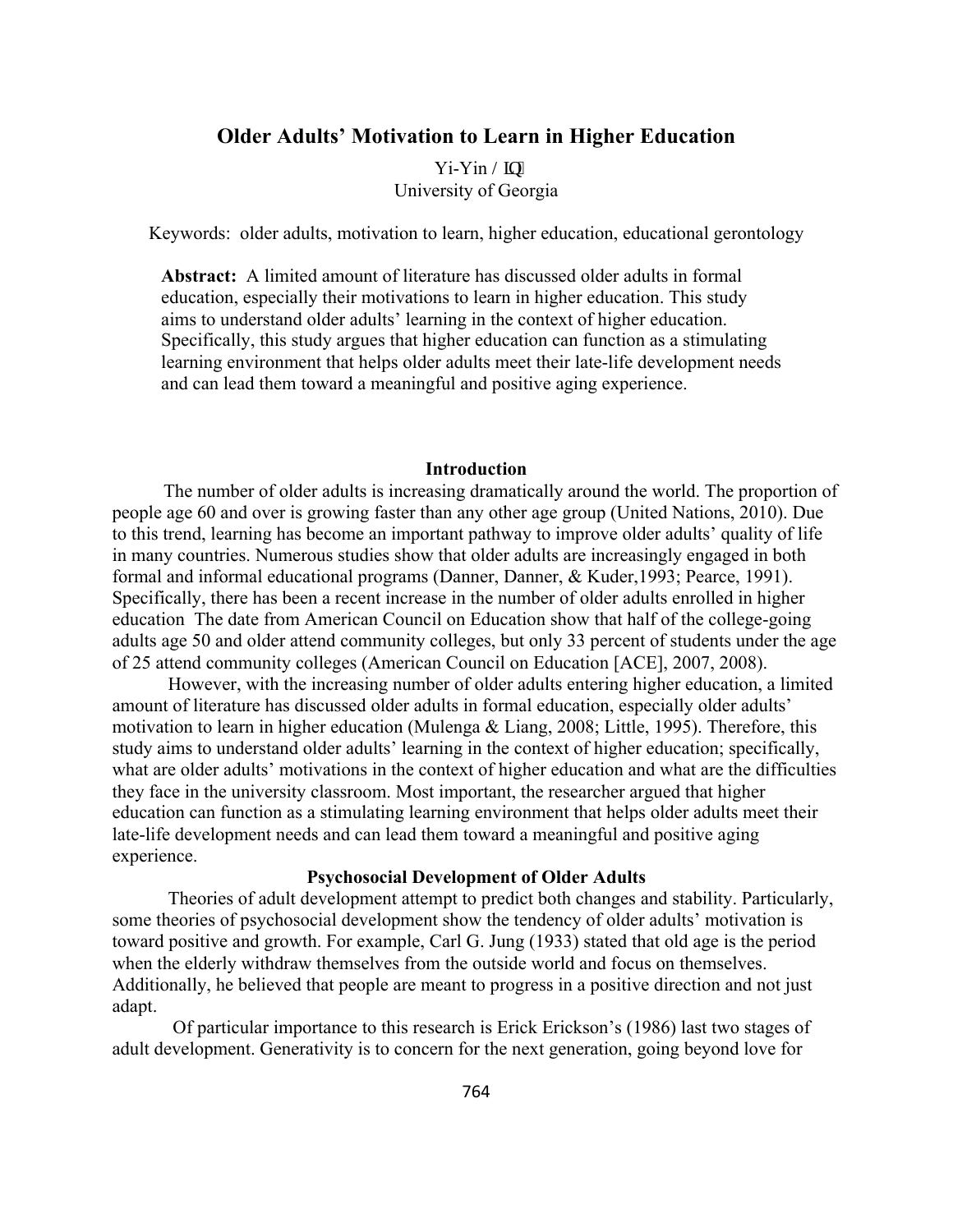one's own children or grandchildren to a humble and caring desire for the next generation. Integrity reveals the need for older adults to find meaning in their existence and to make meaning of what they have done and are doing in their lives. Specifically, generativity helps people to achieve integrity, which is an experience that conveys some world order and spiritual sense (Erikson, Erickson, & Kivnick, 1994).

Additionally, Laura L. Carstensen's (1995) Socioemotional Selectivity Theory (SST) provides the lens to understand the participation and motivation specifically of old-old adults and above. SST also suggests that generativity is one of the motivators for older adults which includes goals such as being or becoming a keeper of the meaning as well as taking responsibility for future generations (Lang & Carstensen, 2002)

## **Motives for Older Adult Learning in Higher Education**

Motivation plays an important role in the adult learning process (Mulenga & Liang, 2008; Pintrich & Schunk, 2002). Presently, much research in the field of educational gerontology has centered around this issue. Specifically, many studies showed that cognitive interest and a desire to learn are older adult learners' primary motivation to learn, whether in non-formal education (Bynum & Seaman, 1993; Kim & Merriam, 2004; Scala, 1996) or formal education (mostly at the college level) (Jones, 2000; Mulenga & Liang, 2008;Villar, Triado, Pinazo, Celdran, & Sole, 2010). Also, O'Connor (1987) found that these motivations appear to be more important for older than for middle-aged students.

 Furthermore, personal growth and satisfaction are also older adults' motivators for learning, with some studies finding these motivators particularly salient. Pourchot (1999) indicated that older adults' participation in higher education appears to be both a response to motivational needs toward personal development and a source and context for ongoing personal growth. Little (1995) found the functions of older adults seeking a degree in higher education including improvement of self esteem, reduction of some adverse effects of aging, facilitating a sense of caring and providing a new focus while grieving. Furthermore, Gram and Donaldson (1996) indicated that higher education experiences were a stimulus for a change in attitudes, values, and interests for older adults, and many of these changes had begun prior to entering school. Also, they argued that for adults, college attendance was often a continuation of and a response to a growth process that had already begun.

Additionally, social contact or other social interaction is an important motivation of older adult learners (Kim & Merriam, 2004). Mulenga and Liang (2008) reviewed the literature and indicated that older adults who chose to participate in traditional higher education settings where courses are highly structured and the majority of the students are between 19 to 25 years old reported that forming connections with younger students was of major importance in their participation. It is often expressed that associating with and learning from younger generations made them feel younger and gave them a sense of well-being.

Overall, most studies show that motivation for the tendency of older adult learners is toward intrinsic. Although there are few studies in exploring older adult learners in higher education but these few studies suggested that older adult learners show intrinsic motivation compared to young adult learners in higher education (O'Connor,1987).

## **Difficulties Faced by Older Adults in Higher Education**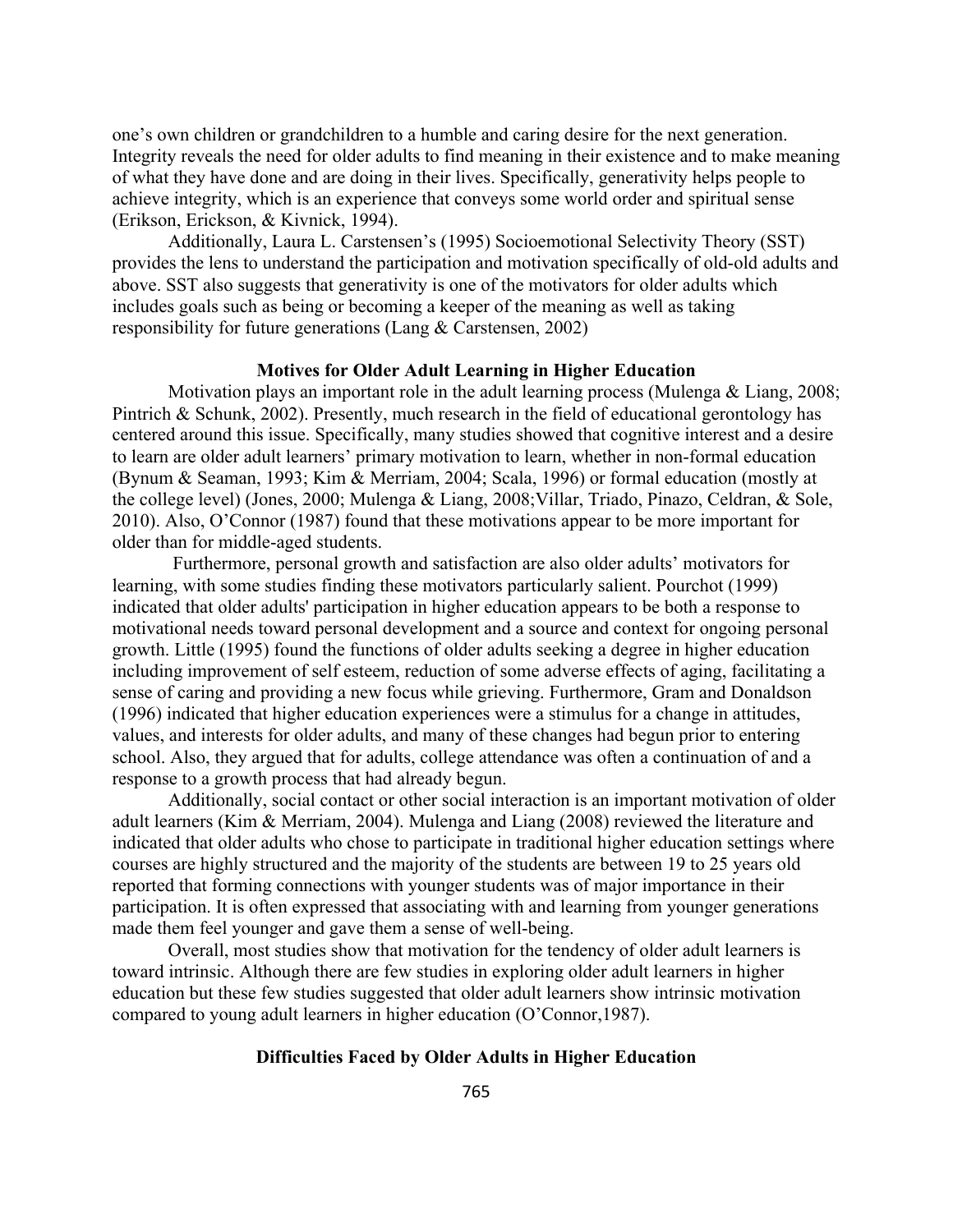Because of their special learning needs, older adult learners might encounter numerous barriers that could influence their motivation to learn. ACE (2008) indicated that older adult learners in higher education might have three types of barriers including demographic, attitudinal, and structural barriers. Demographic barriers relate to age itself including health, time, race and geography issues. Attitude barriers mean that the ageism can come from older adults themselves or other people. Older adults might have negative attitudes toward becoming active participants. Also, educators may possess stereotypes of older adults. These all can result in older adults' having challenges in higher education. Structural barriers, including lack of transportation, support services, and financing, often keep older adults from succeeding in higher education. Lack of funding is consistently cited as one of the top reasons why older adults don't pursue higher education.

## **Purpose and Design**

The purpose of this study is to understand older adults' motivation to learn in higher education. Specifically, the researcher sought to understand what older adults' motivations are in the context of higher education and what difficulties they face in the university classroom. The methodology of this study is a qualitative study with an in-depth interview for collecting the data. The researcher interviewed three adults over 60 years old who are studying in a university campus with a semi-structured, open-response interview guide. The data was analyzed using the constant comparative method (Patton, 2002).

### **Findings**

The participants of this study are two male and one female older learners who are currently enrolled in graduate and undergraduate program. They ranged in age from 60 to 65 years of age.

#### *Older Adults' Motivation to Learn in Higher Education*

*Desire for knowledge.* Learning new knowledge and constructing knowledge are the important motivation to learn of older adults in this study. The participants in this study each mentioned this motivation. Sunny said when she thought about where she should go for learning new knowledge or a new language, university was her best option. Sometimes older adults want knowledge that is based on their prior experiences. Mack mentioned that he thinks of himself as a lifelong learner. Nothing excited him like learning and he loved to research and construct knowledge. John also spoke about being a lifelong learner. He stated that he learned the Turkish language, because he recently visited Turkey and now wanted to see if he could pick up or learn its language.

*Desire for stimulation.* Having the chance to exercise their mind is also one of the vital reasons that participants engaged in learning in higher education. Mack mentioned that learning in the classroom stimulated his mind so he could learn at a higher level. Additionally, the participants not only enjoyed the chance to exercise their brain but also the chance to gain a deeper understanding and sharpen what they had known or learned before. John's statement illustrates this perspective: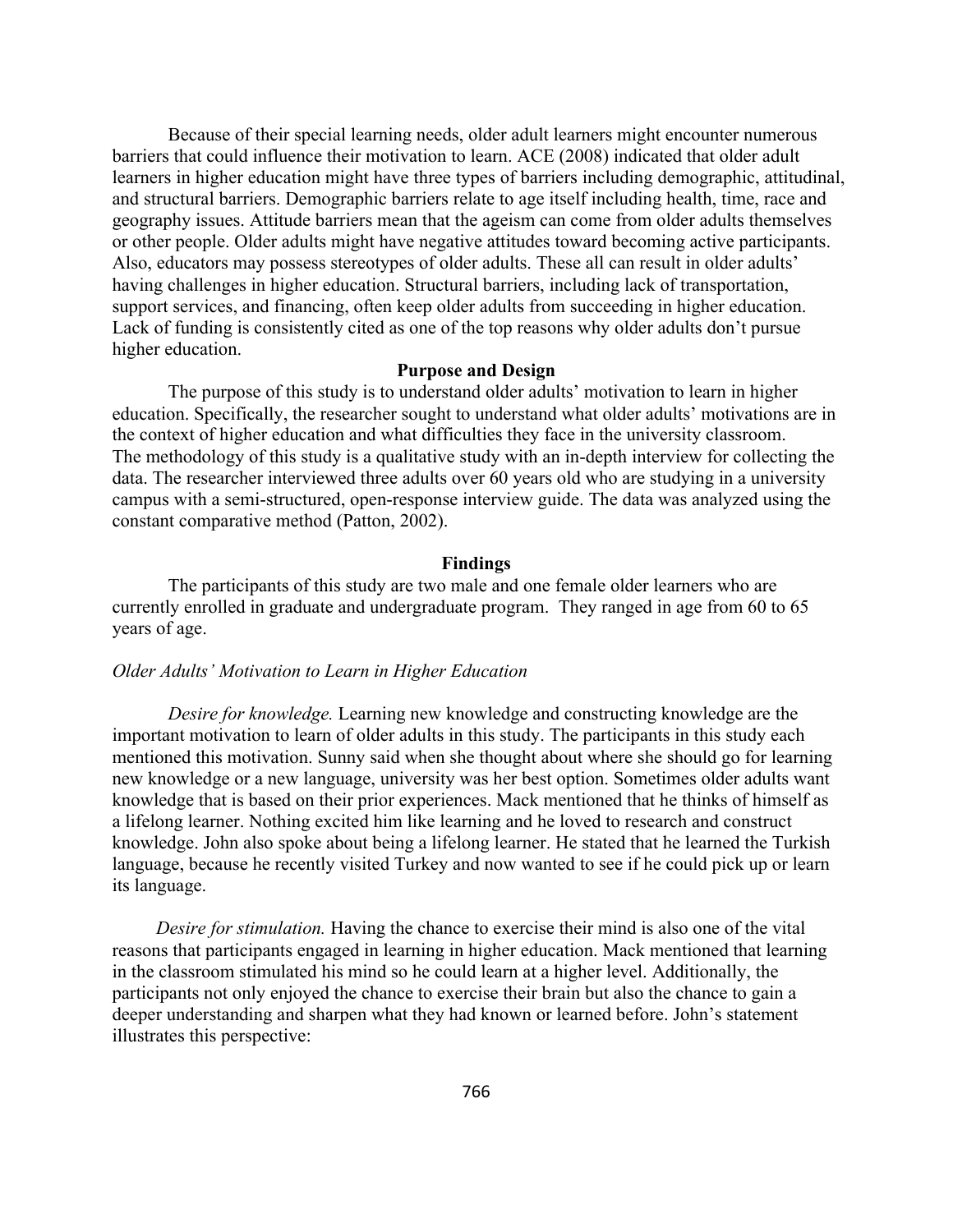There may be other ways to sharpen one's mind such as an interesting hobby, or travel, or reading good books, but the university can sometimes provide a complete makeover in one's outlook. Old things from past learning may not get any sharper, but using previous learning as a base, a subconscious base, a person can develop further understanding and, to me, this is a sharpening, through learning.

*Desire for self-fulfillment.* Studying in higher education provided chances for selfactualization for the participants. Mack mentioned that he has wanted to obtain a doctorate since his 20s. Therefore, after supporting his parents through terminal illnesses, he decided to get education loans to finish his PhD degree. Also, John stated that although he has a PhD, he was employed outside of his field for many years. Now, by returning to his studies, he is able to plug in his new academic accomplishments into his employment mix, and the degree is once again relevant.

*Desire for generativity.* Being or becoming "a keeper of the meaning" as well as taking responsibility for future generations are also the motivations for participants studying in higher education. Sunny said the reason she entered university to learn was not to seek a higher position or another career, but to go to developing countries to teach students how to learn new concepts or new languages. Furthermore, Mack mentioned that he would like to teach at the postsecondary level in the future. He further explained that when he is teaching, "I feel like I am passing on to others. I have learned for my own mentoring and I should be sharing with others. I feel self-esteem and doing good to provide service to others." These also showed that this position provides feelings of integrity for older adult learners.

*Learning as a transition.* Studying in higher education provided participants the chance to transition to another life or career Mack mentioned that he decided to leave the corporate world and teach in higher education. Additionally, he knew that colleges would require mostly doctorates to do so. Therefore, he decided to pursue PhD degree. Furthermore, John mentioned that he still sees his useful horizon in the workplace extending for at least another 10 years and that he would like to transition from his current job. John mentioned that his studying in higher is also to seek to begin another career after he retires from teaching school.

## *Difficulties Faced by Older Adults in Higher Education*

*Demographic barriers.* All the participants expressed demographic barriers to learning and their studies, which resulted from age. Issues around memory are the main barrier that participants experienced. John described that the largest challenge for him is slow rate of moving information to his long term memory. Sunny mentioned that motivation, energy and memory capabilities become her worst enemy. Additionally, lack of time was a demographic barrier that the participants mentioned; the participants were all working while studying in higher education. Sunny stated that she was a part time tutor at an elementary school and took the job very seriously. She felt that she did not have enough time to prepare for her own school work and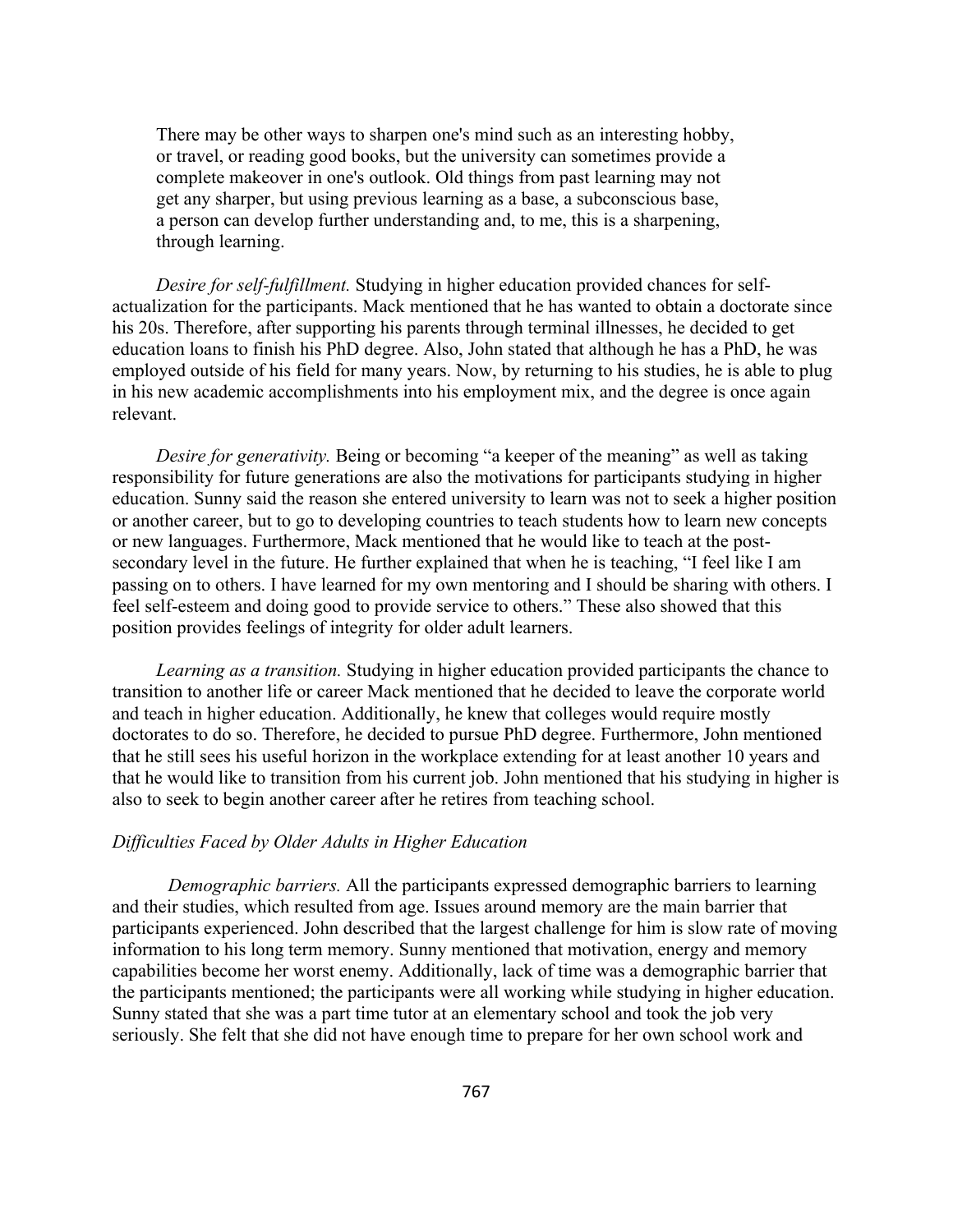needed to schedule time for her course work. John said that he needed to have more flexibility in his job and that in order to finish the school work, he needed more time.

*Attitude barriers.* Age bias existed for participants themselves and others when they were studying. John stated that his language teacher was 22 years old, and her bias was very apparent in the beginning. He believed this experience had been an unfortunate aspect in his studies. Mack mentioned that his learning environment did not respect adult students enough and this influenced his learning and outcomes.

*Structures barriers.* Courses that were too structured were a barrier for participants. Mack mentioned that although he appreciated that courses were organized and very structured in his study, the inflexibility made him exhausted. Sunny also mentioned that too many courses made her tired enough to lose some motivation.

## **Discussion and Implications**

 Increasingly older adults are entering higher education to learn. Therefore, the reasons that this age group seeks higher education and the challenges they face doing so are an important current topic.

This study examines three older adult learners who are engaged in studying in higher education. Similar to the suggestions raised by the literature, older adult learners desire to learn. Findings suggest that the motivation of older adults learners in higher education are a desire for knowledge, a desire for stimulation, a desire for self-fulfillment, a desire for generativity, and learning as a transition. These motivations fit with older adults' development. Therefore, this study suggested that higher education can function as a stimulating learning environment that helps older adults meet their late-life development needs and can lead them toward a meaningful and positive aging experience.

 Additionally, this study found that older adult learners in higher education face some barriers that influence their leaning. For example, demographic barriers such as memory decline, lack of time; attitude barriers, specifically ageism by older adults themselves or by others. Structural barriers such as required course load and inflexible course schedules also influenced their learning.

Implications to adult education are that increasingly older adults engage in higher levels of educational activities for self improvement. It is important to design various programs to meet their needs. The data have policy implications; for example, two participants articulated that a free tuition policy facilitated enrollment. Overall, university administrators and educators need to understand older adults' motivation to learn, and the age-related changes that affect their learning. This could result in flexible scheduling and establishing an ageism-free environment for older adult learners.

### **References**

American Council on Education. (2007). *Framing New Terrain: Older adult and higher education.* Washing, DC: Author. Retrieved from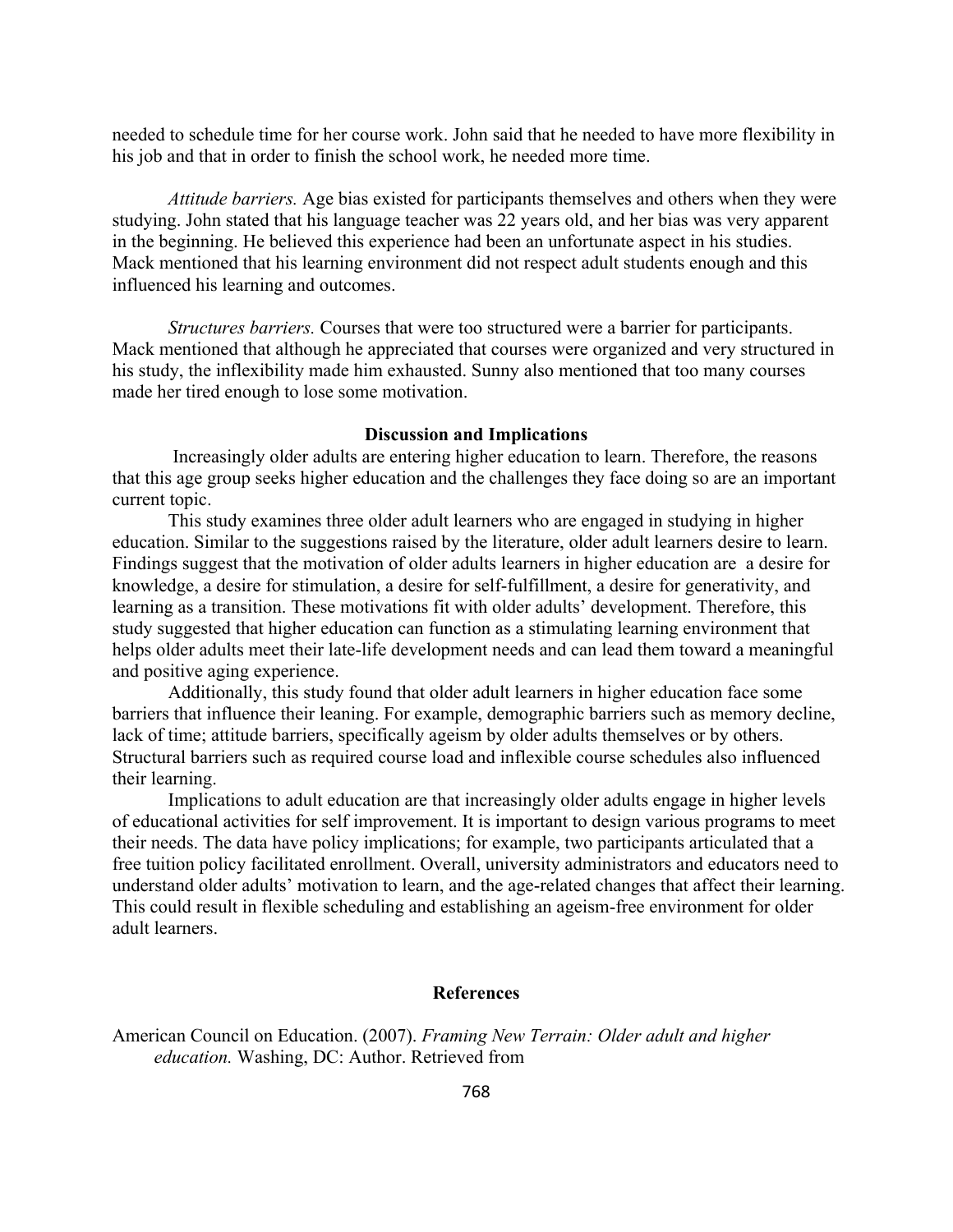http://www.acenet.edu/Content/NavigationMenu/

ProgramsServices/CLLL/Reinvesting/index.htm

American Council on Education. (2008). *Mapping new direction: Higher education for older adults*. Washing, DC: Author. Retrieved from http://www.acenet.edu/Content/NavigationMenu/ ProgramsServices

/CLLL/Reinvesting/index.htm

- Bynum, L. L., & Seaman, M. A. (1993). Motivations of third-age students in learning in retirement institutes. *Continuing Higher Education Review, 57*(1), 12–22.
- Carstensen, L. L. (1995). Evidence for a life-span theory of socioemotional selectivity. *Current Directions in Psychological Science, 4*(5), 151-156.
- Danner, D. D., Danner, F. W., & Kuder, L. C. (1993). Late-Life Learners at the University: The Donovan Scholars Program at Age Twenty-Five. *Educational Gerontology, 19*(3), 217-239.
- Elderhostel, Inc. (2007). Mental stimulate and lifelong learning activities in the 55+ population.
- Erikson, E. H., Erikson, J. M., and Kivnick, H. Q. (1986). *Vital involvement in old age.*  New York: W. W. Norton.
- Graham, S.,&Donaldson, J. (1996). Assessing the personal growth for adults enrolled in higher education. *Journal of Continuing Higher Education*, *44*, 7-22.
- Jones, S. (2000). Older People in Higher Education: A Personal Perspective. *Education and Ageing, 15*(3), 339-351.
- Jung, C. G. (1933). *Modern man in search of a soul* (W. S. Dell & C. F. Baynes, Trans.). New York: Hartcourt, Brace & World.
- Kim, A., & Merriam, S. B. (2004). Motivations for learning among older adults in a learning in retirement institute. *Educational Gerontology, 30*(6), 441–455. Retreived from http://taylorandfrancis.metapress.com
- Lang, F. R. & Carstensen, L.L. (2002). Time counts: Future time perspective, goals and social relationships. *Psychology and Aging, 17*, 125-139.
- Little, C. D. (1995). *Grandparents Going to College: Late-Life Students. ASHE Annual Meeting Paper*.
- Mulenga, D., & Liang, J. -S. (2008). Motivations for older adults' participation in distance education: A study at the National open university of Taiwan. *International Journal of Lifelong Education, 27*(3), 289-314.
- O'Connor, D. M. (1987). Elders and Higher Education: Instrumental or Expressive Goals? *Educational Gerontology, 13*(6), 511-519.
- Patton, M. Q. (2002). *Qualitative evaluation and research methods* (3rd ed.). Thousand Oaks, CA: Sage Publications, Inc.
- Pearse, S. D. (1991). Toward understanding the participation of older adults in continuing education *Educational Gerontology, 17*, 451-464.
- Pintrich, P. R., & Schunk, D. H. (2002) *Motivation in Education: Theory, research, and applications* (2<sup>nd</sup> ed.). Upper Saddle River, NJ: Merrill Prentice Hall.
- Pourchot, T. (1999). Motivation Toward personal Development in Adults' Higher Education Participation. Dissertation, Northern Illinois University, Department of Educational and Psychological Foundations.
- Scala, M. A. (1996). Going Back to School: Participation Motives and Experiences of Older Adults in an Undergraduate Classroom. *Educational Gerontology, 22*(8), 747-773.